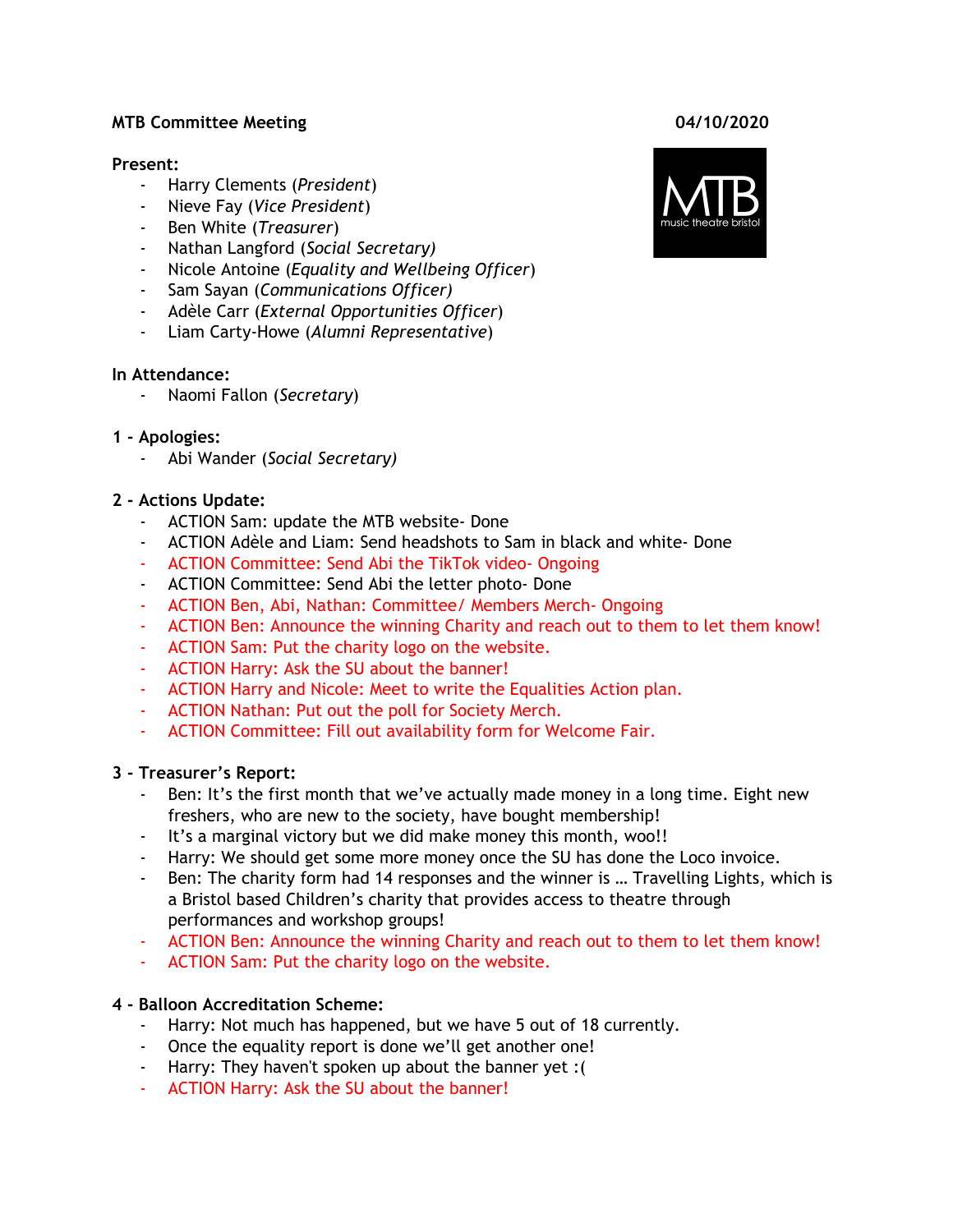## **5 - Workshops Update:**

- Adèle: The Give It A Go! Session will be an 'Acting Through Dance' Zoom workshop and it will hopefully be the weekend after Freshers Fair.
- Adèle: We made a group chat with Meryl to ask her to run it, but think that the group got hidden in her requests, so Liam has messaged her individually to see if she responds.
- If there is no response from Meryl we still want an alumni-led Give It A Go!
- The Give It A Go is the main priority at the moment, but then later we will have another Zoom workshop.
- Adèle: Want to hold an in person workshop, but this depends on room bookings.
- Adèle will make a poll on the freshers page to see what workshops they want this term.

## **6 - Alumni Update:**

- Liam: As Adèle said I've messaged Meryl about the Give It A Go! I've also been in contact with Ruth, who is keen to do a regular alumni workshop and she will have a think about what this could involve.
- Liam is doing the last touches on his alumni newsletter and it looks beautiful!!

# **7 - Socials Update:**

- The first social has been announced and will be a family social at La Rocca on the 15th October!!
- Event link: [https://www.facebook.com/events/5035082033172259/?acontext=%7B%22source%22%3A%2229](https://www.facebook.com/events/5035082033172259/?acontext=%7B%22source%22%3A%2229%22%2C%22ref_notif_type%22%3A%22plan_user_invited%22%2C%22action_history%22%3A%22null%22%7D¬if_id=1601837791528575¬if_t=plan_user_invited&ref=notif) [%22%2C%22ref\\_notif\\_type%22%3A%22plan\\_user\\_invited%22%2C%22action\\_history%22%3A%22null%](https://www.facebook.com/events/5035082033172259/?acontext=%7B%22source%22%3A%2229%22%2C%22ref_notif_type%22%3A%22plan_user_invited%22%2C%22action_history%22%3A%22null%22%7D¬if_id=1601837791528575¬if_t=plan_user_invited&ref=notif) [22%7D&notif\\_id=1601837791528575&notif\\_t=plan\\_user\\_invited&ref=notif](https://www.facebook.com/events/5035082033172259/?acontext=%7B%22source%22%3A%2229%22%2C%22ref_notif_type%22%3A%22plan_user_invited%22%2C%22action_history%22%3A%22null%22%7D¬if_id=1601837791528575¬if_t=plan_user_invited&ref=notif)
- To sign up to be in a family...

# [https://forms.gle/Y7CPU79qvKeprT3s7](https://forms.gle/Y7CPU79qvKeprT3s7?fbclid=IwAR2lEWCuzHgvBVUIAKuVoZk5j4ESYdSd_nvM6QBnWbhf9BVBylNZKU6Piv0)

- Nathan: There are a few things in the pipeline. We're currently talking to Revolution and La Rocca (Encore PAF night) about socials this term!!

## **8 - Society Diversity:**

## **8.1 Equality Report Responses**

- Nicole: There were 30 responses and it was posted 3 or 4 times on the facebook page. The general consensus was really positive!
- The feedback on discrimination in the society was that there was an unspoken agreement that this behaviour is just not tolerated.
- The responses on what more the society could do to combat discrimination was to cast all roles race/ gender blind and encourage more minority groups to audition.
- It was also suggested for MTB to have workshops to help educate ourselves more on the discrimination found in the theatre industry.
- The feedback on communication with our members was really positive with people feeling that the facebook posts, meeting minutes and instagram kept them updated, but to improve members want to see more things on the youtube and other social medias, more emails, newsletters and to open up committee meetings.
- Nicole: Some of the negatives are things we have spoken about before, such as, more transparency around casting and more non-auditioned opportunities for all members.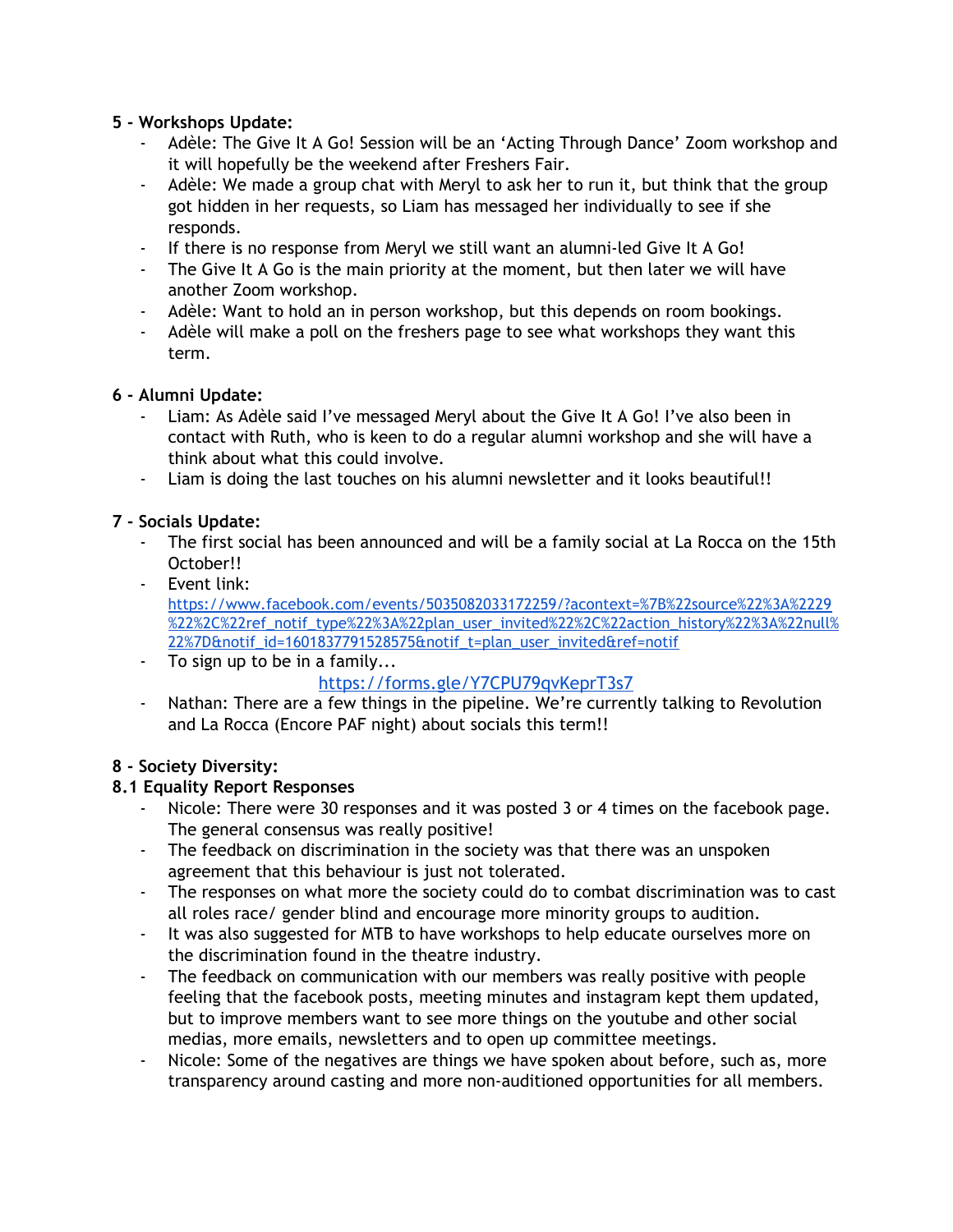- People said that there can be cliques and sometimes there can be a divide between people in a main show and people in cabarets and we want to bridge this gap and bring the society together more as a whole. This could be done with more socials.
- Harry: Last year there weren't many socials, so there was no bridge between different casts, but with two socials this month hopefully it can be alleviated.
- Another negative thing mentioned was nepotism in casting.
- Harry: Nepotism is a hard thing to combat as a lot of people in the society are friends, but it can give a strange bias without realising.
- Nicole: Yes it's very difficult as everyone could think of their friends more favourably.
- Harry: We will tell production teams to pick the person for the role.
- Nieve: We will be in the Showcase casting meeting, so if it is obviously friendship groups being cast, we can interfere.
- Nicole: Other suggestions were about increasing our society diversity by reaching out to and collaborating with the BME network and skill swap workshops.

## **8.2 Action Plan**

ACTION Harry and Nicole: Meet to write the Equalities Action plan.

## **9 - Preparations before TB1:**

## **9.1 Welcome Fair**

- Harry: It's online this year and we're with dramsoc, we have our flyer, poster and video and there will be a few of us logged in at same time (probably 3).
- ACTION Committee: Fill out availability form for Welcome Fair.
- There is a chat room for texting and people also have the option to video call.

## **9.2 Website**

- Sam: Everything will be finished before the Welcome Fair and the aesthetics will be done gradually after.
- Harry: We originally wanted a section for freshers to look at and that can be seen on every page or just a separate one.
- Sam: There is one but it's currently hidden, because there's nothing on it.
- Harry: Can include facebook page, newsletter, promo video, info on the next social, Give It A Go session and the fresher rep role.
- Adèle: Promo video is done, but the behind the scenes one is in the works.
- Nieve: The committee pictures look glitchy on mobile sites.
- Harry: We can go to Catt for any problems with that.

## **10 - TB1 Plans:**

## **10.1 Room bookings**

- Harry: We're a society that relies on ad hoc bookings, but ad hoc bookings have been banned for TB1.
- Harry has sent the SU lots of different hours to see if we can get more regular slots in a mix of big and small rooms and we will hear back from the SU by Tuesday.
- The SU opens on Monday with the reduced hours of weekdays 8am-8pm and weekends 10am- 4pm :o
- Harry: We can't use any rooms till 12th October anyway and we do have our regular room booking of AR5.
- Once room bookings are sorted, we can look more into the Winston Cabaret properly.
- If ad hoc booking is still not available in TB2 it could affect Showcase quite a lot.